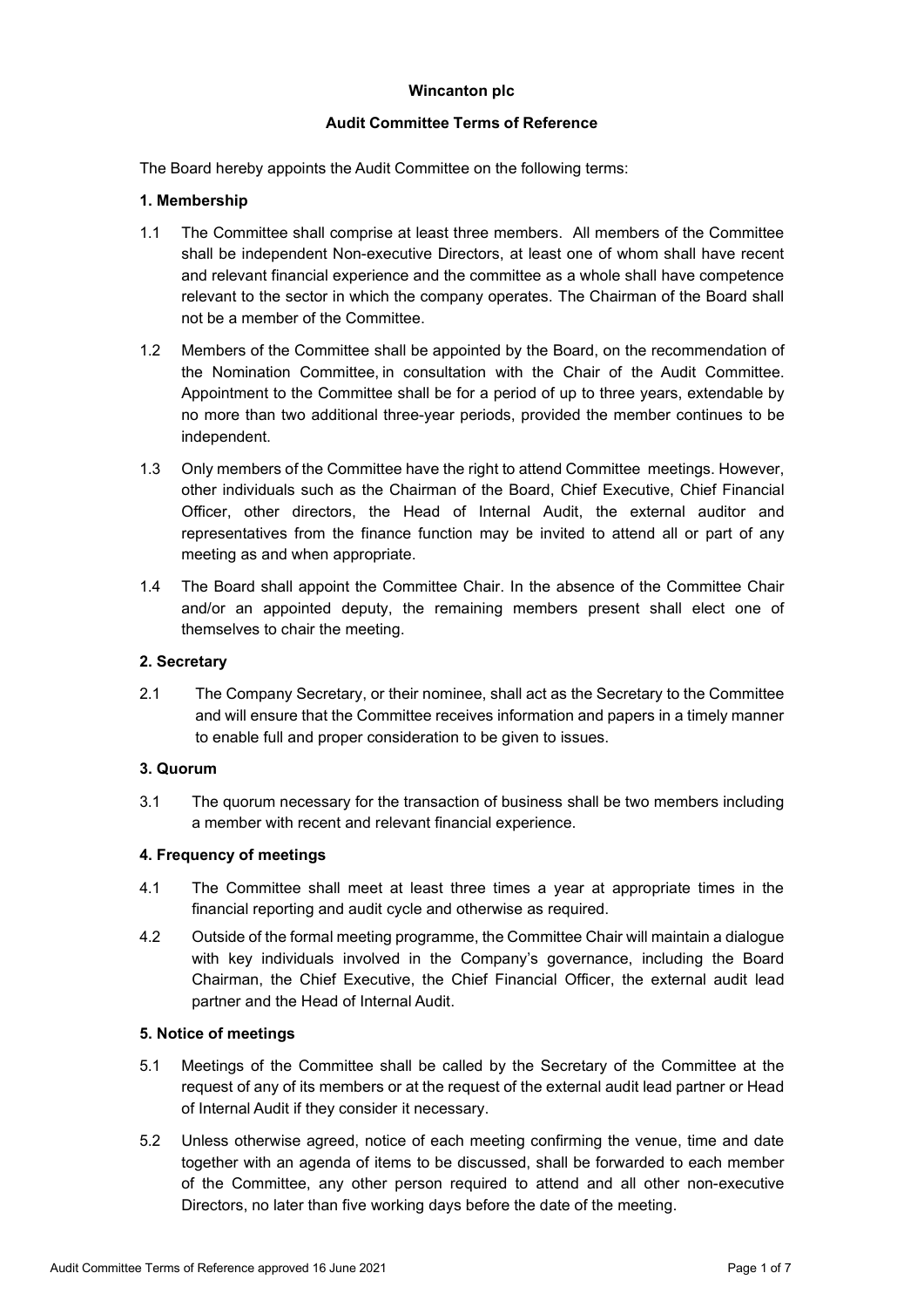Supporting papers shall be sent to Committee members and to other attendees as appropriate, at the same time.

## **6. Minutes of meetings**

- 6.1 The Secretary shall minute the proceedings and decisions of all meetings of the Committee, including recording the names of those present and in attendance.
- 6.2 Draft minutes of Committee meetings shall be circulated promptly to all members of the Committee. Once approved, minutes should be circulated to all other members of the Board and the company secretary unless it would be inappropriate to do so.

## **7. Engagement with Shareholders**

7.1 The Committee Chair should attend the Annual General Meeting to answer shareholder questions on the Committee's activities. In addition the Committee Chair would seek engagement with shareholders on significant matters related to the committee's areas of responsibility, where appropriate.

## **8. Duties**

The Committee should have oversight of the group as a whole and, unless required otherwise by regulation, carry out the duties below for the parent company, major subsidiary undertakings and the Group as a whole, as appropriate.

- 8.1 Financial reporting.
	- 8.1.1 The Committee shall monitor the integrity of the financial statements of the Company, including its annual and half-yearly reports, interim management statements, and any other formal announcement relating to its financial performance, reviewing and reporting to the Board on significant financial reporting issues and judgements which they contain having regard to matters communicated to it by the external auditor.
	- 8.1.2 In particular, the Committee shall review and challenge where necessary:
		- 8.1.2.1 the application of significant accounting policies and any changes to them bothon a year on year basis and across the Company / Group;
		- 8.1.2.2 the methods used to account for significant or unusual transactions where different approaches are possible;
		- 8.1.2.3 whether the Company has followed appropriate accounting standards and made appropriate estimates and judgements, taking into account the views of the external auditor on the financial statements;
		- 8.1.2.4 the clarity and completeness of disclosures in the Company's financial statements and the context in which statements are made; and
		- 8.1.2.5 all material information presented with the financial statements, including the strategic report and the corporate governance statements relating to the audit and to risk management).
	- 8.1.3 The committee shall review any other statements requiring board approval which contain financial information first, where to carry out a review prior to board approval would be practicable and consistent with any prompt reporting requirements under any law or regulation including the Listing Rules, Prospectus Rules and Disclosure Guidance and Transparency Rules sourcebook.
	- 8.1.4 Where the Committee is not satisfied with any aspect of the proposed financial reporting by the Company, it shall report its views to the Board.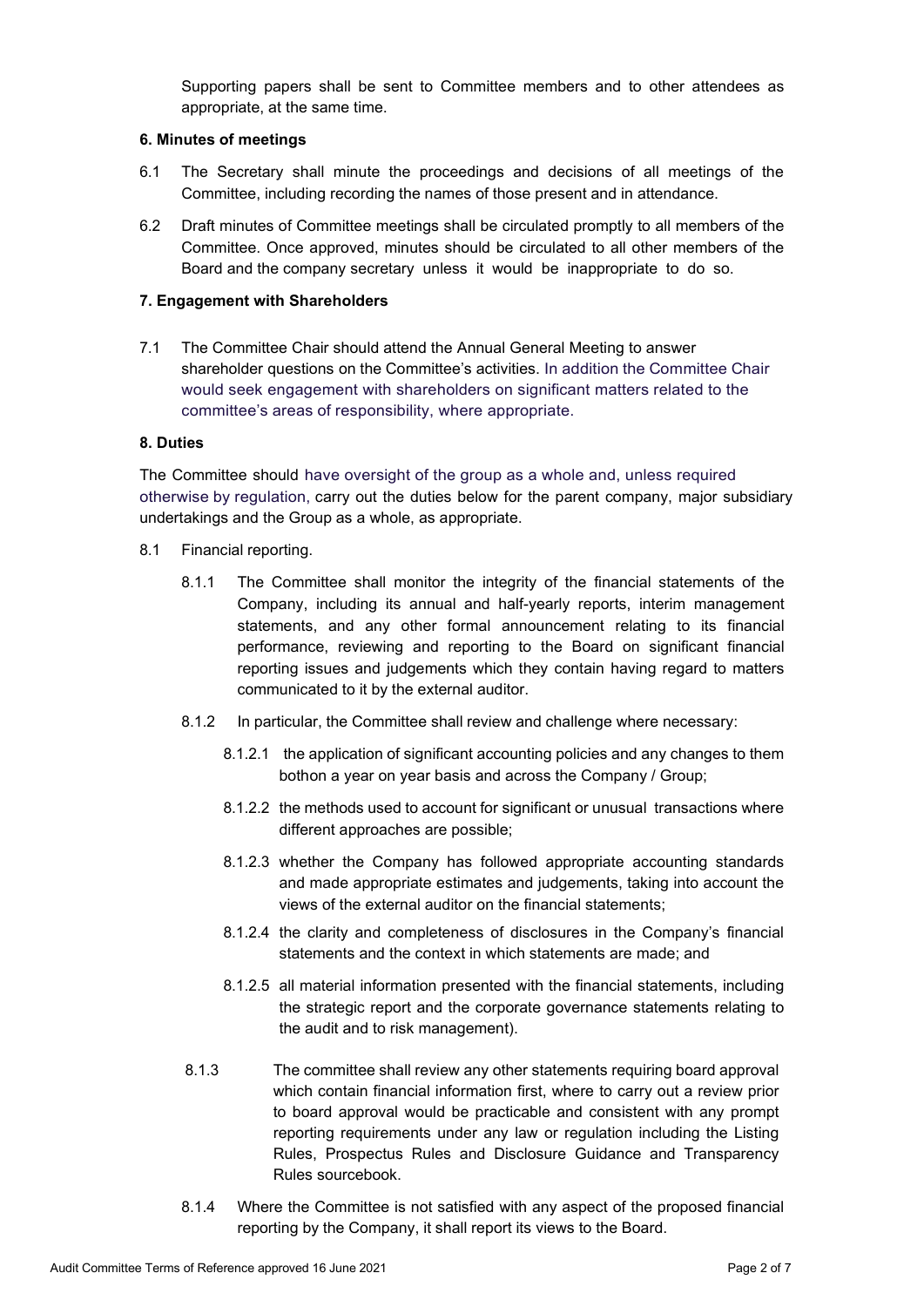## 8.2 Narrative reporting

- 8.2.1 Where requested by the Board, the Committee should review the content of the Annual Report and Accounts and advise the Board on whether, taken as a whole, it is fair, balanced and understandable and provides the information necessary for shareholders to assess the Company's performance, business model and strategy and whether it informs the Board's statement in the annual report on these matters that is required under the Code.
- 8.3 Internal controls and risk management systems

The Committee shall:

- 8.3.1 keep under review the Company's internal financial control systems that identify, assess, manage and monitor financial risks and other internal control and risk management systems;
- 8.3.2 review and approve the statements to be included in the annual report concerning internal control, risk management, including the assessment of principal risks and emerging risks, and the viability statement;
- 8.4 Compliance, Whistleblowing and Fraud

The Committee shall:

- 8.4.1 review the adequacy and security of the arrangements for its employees, contractors and external parties to raise concerns, in confidence, about possible wrongdoing in financial reporting or other matters. The Committee shall ensure that these arrangements allow proportionate and independent investigation of such matters and appropriate follow up action;
- 8.4.2 review the Company's procedures for detecting fraud; and
- 8.4.3 review the Company's systems and controls for the prevention of bribery and receive reports on non-compliance.
- 8.5 Internal Audit

The Committee shall:

- 8.5.1 approve the appointment and removal of the Head of Internal Audit;
- 8.5.2 review and approve the role and mandate of internal audit and review the effectiveness of its work, and annually approve the internal audit charter ensuring it is appropriate for the current needs of the organisation;
- 8.5.3 review and approve the annual internal audit plan to ensure it is aligned to the key risks of the business, and receive regular reports on work carried out;
- 8.5.4 ensure internal audit has unrestricted scope, the necessary resources and access to information to enable it to fulfil its mandate, ensure there is open communication between different functions and that the internal audit function evaluates the effectiveness of these functions as part of its internal audit plan, and ensure that the internal audit function is equipped to perform in accordance with appropriate professional standards for internal auditors;
- 8.5.5 ensure the internal auditor has direct access to the Chairman of the Board and to the Committee Chair, providing independence from the executive and accountability to the Committee;
- 8.5.6 carry out an annual assessment of the effectiveness of the internal audit function and as part of this assessment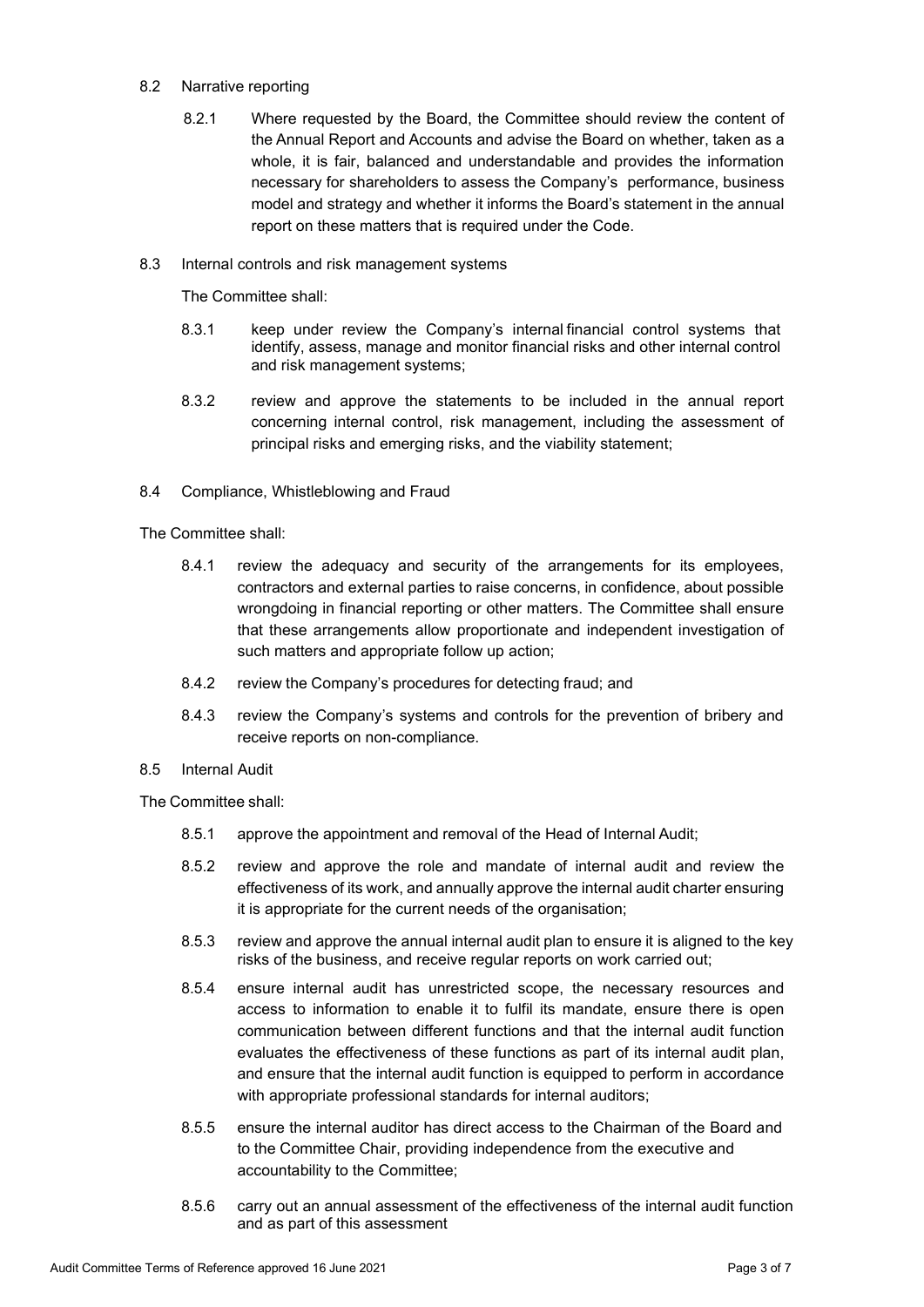- 8.5.6.1 meet the Head of Internal Audit at least once a year, without management being present;
- 8.5.6.2 review and assess the annual internal audit work plan;
- 8.5.6.3 receive a report on the results of Internal Audit's work;
- 8.5.6.4 determine whether it is satisfied that the quality, experience and expertise of internal audit is appropriate for the business; and
- 8.5.6.5 review the actions taken by management to implement the recommendations of internal audit and to support the effective working of the internal audit function.
- 8.5.7 monitor and assess the role and effectiveness of the Company's Internal Audit function inthe overall context of the Company's risk management system and the work of compliance, finance and the external auditor
- 8.5.8 consider whether an independent third-party review of processes is appropriate.

### 8.6 External Audit

The Committee shall:

- 8.6.1 consider and make recommendations to the Board, to be put to shareholders for approval at the AGM, in relation to the appointment, re-appointment and removal of the Company's external auditor;
- 8.6.2 develop and oversee the selection procedure for the appointment of the audit firm in accordance with applicable Code and regulatory requirements, ensuring that all tendering firms have access to all necessary information and individuals during the tendering process;
- 8.6.3 if an auditor resigns, investigate the issues leading to this and decide whether any action is required;
- 8.6.4 oversee the relationship with the external auditor. In this context the Committee shall
	- 8.6.4.1 approve their remuneration, including both fees for audit andnon-audit services and that the level of fee is appropriate to enable an effective and high quality audit to be conducted;
	- 8.6.4.2 approval of their terms of engagement, including any engagement letter issued at the start of each audit and the scope of the audit;
- 8.6.5 assessing annually their independence and objectivity taking into account relevant law, regulation, the Ethical Standard and other professional requirements and the Group's relationship with the auditor as a whole, including any threats to the auditor's independence and the safeguards applied to mitigate those threats including the provision of any non-audit services;
- 8.6.6 satisfy itself that there are no relationships between the auditor and the Company (other than in the ordinary course of business) which could adversely affect the auditor's independence and objectivity;
- 8.6.7 agree with the Board a policy on the employment of former employeesof the Company's auditor, taking into account the Ethical Standard and legal requirements, and monitor the implementation of this policy;
- 8.6.8 monitor the auditor's processes for maintaining its independence, its compliance with relevant law, regulation, other professional requirements and the Ethical Standard, including guidance on the rotation of audit partner and staff;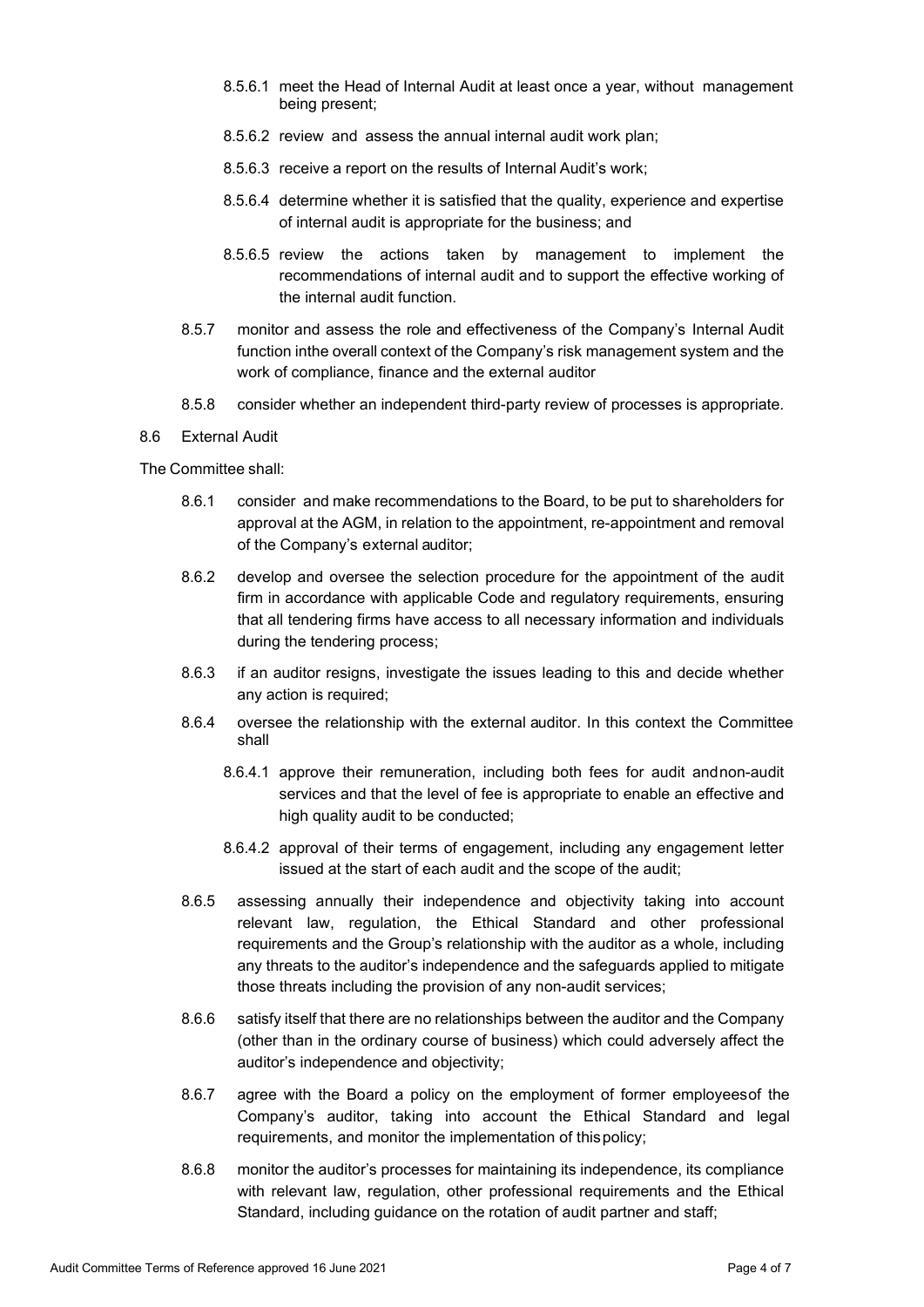- 8.6.9 monitor the level of fees paid by the company to the external auditor compared to the overall fee income of the firm, office and partner and assess these in the context of relevant legal, professional and regulatory requirements, guidance and the Ethical Standard;
- 8.6.10 assess annually the qualifications, expertise and resources, and independence of the external auditor and the effectiveness of the external audit process, which shall include a report from the external auditor on their own internal quality procedures;
- 8.6.11 seek to ensure co-ordination of the external audit with the activities of the Internal Audit function;
- 8.6.12 evaluate the risks to the quality and effectiveness of the financial reporting process in light of the external auditor's communications with the Committee
- 8.6.13 develop and recommend to the Board the Company's formal policy on the provision of non-audit services by the auditor, including prior approval of nonaudit services by the Committee and specifying the types of non-audit service to be pre-approved, and assessment of whether non-audit services have a direct or material effect on the audited financial statements. The policy should include consideration of the following matters:
	- 8.6.13.1 threats to the independence and objectivity of the external auditor and any safeguards in place
	- 8.6.13.2 the nature of non-audit services
	- 8.6.13.3 whether the external audit firm is the most suitable supplier of the nonaudit service
	- 8.6.13.4 the fees for the non-audit services, both individually and in aggregate, relative to the audit fee
	- 8.6.13.5 the criteria governing compensation
- 8.6.14 meet regularly with the external auditor, including once at the planning stage before the audit and once after the audit at the reporting stage. The Committee shall meet the external auditor at least once a year, without management being present, to discuss the auditor's remit and any issues arising from the audit;
- 8.6.15 discuss with the external auditor the factors that could affect audit quality and review and approve the annual audit plan and ensure that it is consistent with thescope of the audit engagement, having regard to the seniority, expertise and experience of the audit team; and
- 8.6.16 review the findings of the audit with the external auditor. This shall include but not be limited to, the following:
	- 8.6.16.1 a discussion of any major issues which arose during the audit;
	- 8.6.16.2 the auditor's explanation of how the risks to audit quality were addressed;
	- 8.6.16.3 key accounting and audit judgements;
	- 8.6.16.4 the auditor's view of their interactions with senior management;
	- 8.6.16.5 levels of errors identified during the audit.
- 8.6.17 review any representation letter(s) requested by the external auditor before they are signed by management;
- 8.6.18 review the management letter and management's response to the auditor's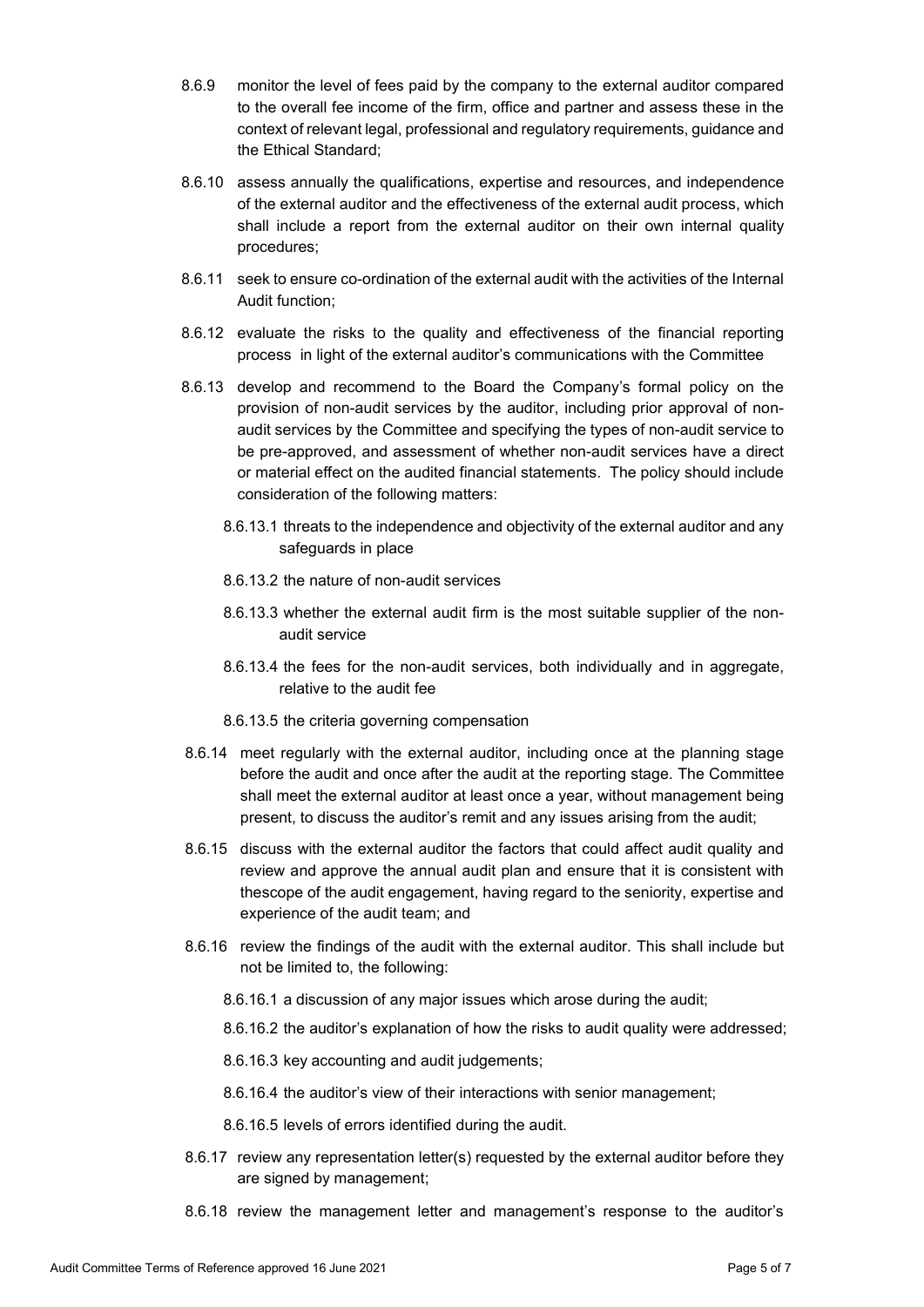findings and recommendations; and

8.6.19 review the effectiveness of the audit process, including an assessment of the quality of the audit, the handling of key judgements by the auditor, and the auditor's response to questions from the Committee

## **9. Reporting responsibilities**

- 9.1 The Committee Chair shall report formally to the Board on its proceedings after each meeting on all matters within its duties and responsibilities and shall also formally report to the Board on how it has discharged its responsibilities. This report shall include:
	- 9.1.1 the significant issues that it considered in relation to the financial statements (required under paragraph 8.1.1) and how these are addressed;
	- 9.1.2 its assessment of the effectiveness of the external audit process (required under paragraph 8.6.10) and its recommendation on the appointment or reappointment of the external auditor, length of tenure of audit firm, when a tender was last conducted and advance notice of any retendering plans; and
	- 9.1.3 any other issues on which the Board has requested the Committee's opinion.
- 9.2 The Committee shall make whatever recommendations to the Board it deems appropriate on any area within its remit where action or improvement is needed.
- 9.3 The Committee shall compile a report on its activities to be included in the Company's Annual Report. The report should describe the work of the Audit Committee including:
	- 9.3.1 the significant issues that the Committee considered in relation to the financial statements and how these issues were addressed
	- 9.3.2 an explanation of how the Committee has assessed the independence and effectiveness of the external audit process and the approach taken to the appointment or re-appointment of the external auditor; information on the length of tenure of the current audit firm, when a tender was last conducted and advance notice of any retendering plans;
	- 9.3.3 An explanation of how auditor independence and objectivity are safeguarded if the external auditor provides non-audit services, having regard to matters communicated to it by the auditor and all other information requirements set out in the Code
- 9.4 In compiling the reports referred to in 9.1 and 9.3, the Committee should exercise judgement in deciding which of the issues it considers in relation to the financial statements are significant, but include at least those matters that have informed the Board's assessment of whether the Company is a going concern and the inputs to the Board's viability statement. The report to shareholders need not repeat information disclosed elsewhere in the annual report and accounts but could provide crossreferences to that information.

### **10. Other matters**

The Committee shall:

- 10.1 have access to sufficient resources in order to carry out its duties, including access to the Company Secretary for assistance as required.
- 10.2 be provided with appropriate and timely training, both in the form of an induction programme for new members and on an ongoing basis for all members.
- 10.3 give due consideration to laws and regulations, the provisions of the UK Corporate Governance Code and published guidance, the requirements of the FCA's Listing Rules,